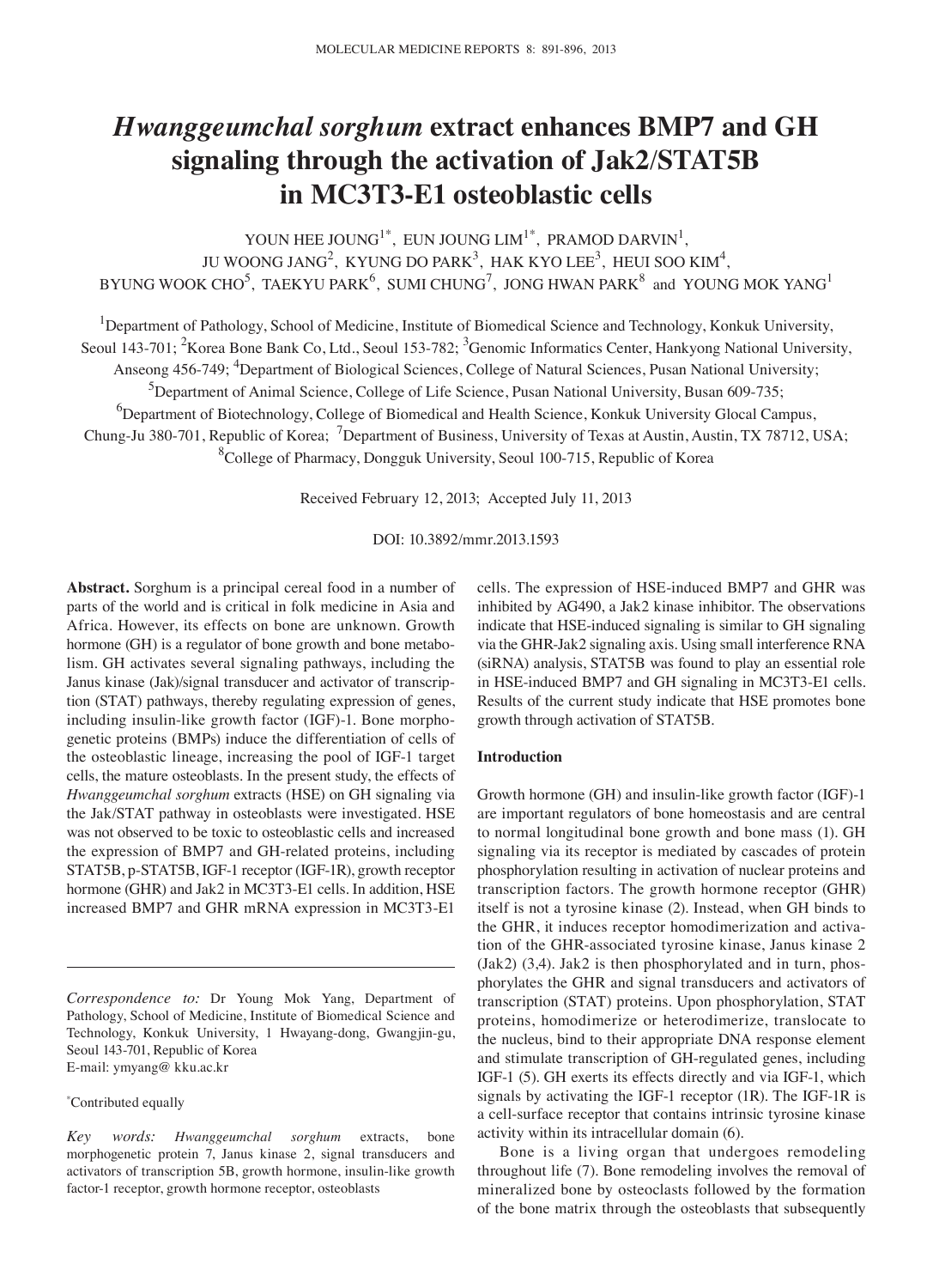become mineralized (8). The major regulators of bone remodeling include GH, parathyroid hormone (PTH), IGF-1, transforming growth factor-β (TGF-β) and bone morphogenetic protein (BMP) (7).

BMPs constitute the largest subgroup of the TGF-β superfamily of cytokines (9,10). BMP molecules appear to induce bone formation in a stepwise manner, with individual BMP molecules functioning at various stages of osteoblastic differentiation and osteogenesis (11,12). Specifically, BMP7 is known to be an osteogenesis-stimulating factor and has been widely reported to induce osteogenic differentiation of human mesenchymal stem cells (hMSCs) (13,14). Since BMP7 controls the development and maintenance of multiple physiological processes in the human body, it is not surprising that aberrant expression of BMP7 has been found to be associated with a variety of diseases (15,16).

Sorghum is rich in phytochemical components, including tannins, phenolic acids, anthocyanins, flavanoids and policosanols, with a potential to benefit human health (17). Recent studies have demonstrated that sorghum has an anti-esophageal cancer and cholesterol-lowering effect, decreasing the risk of cardiovascular disease and in particular, revealing a high antioxidant activity (18,19). However, the effects of *Hwanggeumchal sorghum* extracts (HSE) have not yet been reported in bone cells. Natural substances have been investigated as candidate materials to be used in bone-related diseases. These natural extracts have been used to develop new drugs through a combination of effective single compounds or in combination with existing commercial drugs, including estrogen or GH products used to prevent bone loss (20,21).

Notably, the role of Jak/STAT signaling in osteoblasts appears to be relatively obscure. Recently, we reported STAT5B as a mediator of MSC proliferation in response to methylsulfonylmethane (MSM) stimulation (22). In the present study, the role of HSE-enhanced BMP7 and GH-signaling in Jak2/STAT5B signaling was investigated in MC3T3-E1 cells.

## **Materials and methods**

*Antibodies and reagents.* Dulbecco's modified eagle's medium (DMEM), MEM, fetal bovine serum and trypsin-EDTA were purchased from Gibco-BRL (Carlsbad, CA, USA). IGF-1R, phospho-IGF-1R, STAT5B, Jak2 and GHR primary antibodies, and the secondary antibodies (HRP-conjugated goat anti-mouse IgG and HRP-conjugated donkey anti-rabbit IgG) were purchased from Santa Cruz Biotechnology, Inc. (Santa Cruz, CA, USA). BMP7 antibody was purchased from Abcam (Cambridge, UK). An antibody against phospho-STAT5B was obtained from Upstate Biotechnology (Lake Placid, NY, USA). The anti-actin antibody and 3-(4,5-dimethylthiazol-2-yl)-2,5-diphenyltetrazolium bromide (MTT) were obtained from Sigma-Aldrich (St. Louis, MO, USA). The RNeasy mini kit was purchased from Qiagen (Hilden, Germany). The reverse transcription-polymerase chain reaction (RT-PCR) Premix kit and BMP7, GHR and 18S primers for RT-PCR were purchased from Bioneer Corporation (Daejeon, Korea). The ON-TARGETplus SMARTpool small interference RNA (siRNA) targeting STAT5B and ON-TARGETplus non-targeting siRNA were purchased from Dharmacon (Pittsburgh, PA, USA). The enhanced chemiluminescence (ECL) plus detection kit was purchased from Amersham Pharmacia Biotech (Piscataway, NJ, USA). The coomassie protein assay kit and Restore western blot stripping buffer were purchased from Pierce Biotechnology, Inc. (Rockford, IL, USA).

*Extraction and characterization of sorghum.* For this study, HS was selected and extracted according to a previously described method (23) with small modifications. The sample  $(50 \text{ g})$  was stored at -36°C and ground well prior to use. Ground powder was then extracted with 30% 0.1 N HCl in acetonitrile. The solution was filtered using Whatman filter paper (Cole-Parmer, Vernon Hills, IL, USA), concentrated and again extracted with 100% methanol and dried overnight in a freeze dryer. The sorghum extract was characterized for its phenolic content using high performance liquid chromatography (data not shown).

*MTT assay.* Cell viability was assayed by measuring blue formazan that was metabolized from MTT by mitochondrial dehydrogenase, which is active only in live cells. One day prior to drug application, MC3T3-E1 cells were seeded in 96-well flat-bottomed microtiter plates (3,000-5,000 cells/well). MC3T3-E1 cells were incubated for 24 h with various concentrations of HSE. MTT (20  $\mu$ l; 5 mg/ml) was added to each well and incubated for 4 h at 37˚C. The formazan product was dissolved by adding 200  $\mu$ l DMSO to each well and the plates were read at 550 nm. All measurements were performed in triplicate and each experiment was repeated at least three times.

*Western blot analysis.* MC3T3-E1 cells were treated with the indicated HSE concentrations  $(0, 10, 20$  and  $40 \,\mu\text{g/ml})$  for 24 h. MC3T3-E1 cells were untreated or pretreated with 50  $\mu$ M AG490 for 4 h then treated with 30  $\mu$ g/ml HSE for 24 h. Cells were lysed in whole lysis buffer [50 mM Tris-HCl, (pH 7.5), 5 mM EDTA, 150 mM NaCl and 1% Triton X-100] containing protease and phosphatase inhibitors (1 mM PMSF, 2  $\mu$ g/ ml leupeptin, 4  $\mu$ g/ml aprotinin and 1  $\mu$ g/ml pepstatin) and protein concentrations were determined using the coomassie protein assay kit (Pierce Biotechnology, Rockford, IL, USA). An equivalent amount of protein extracts from each sample was electrophoresed on 10% SDS-PAGE and transferred onto nitrocellulose membranes. Membranes were blocked for 1 h with 5% non-fat milk in T-TBS buffer [20 mM Tris-HCl (pH 7.6), 137 mM NaCl and 0.1X Tween-20] and incubated overnight at 4˚C with primary antibodies (BMP7, STAT5B, p-STAT5B, IGF-1R, GHR, Jak2 and β-actin). The membranes were washed three times in T-TBS and incubated with the corresponding secondary antibody, anti-mouse or anti-rabbit IgG HRP-conjugate (1:1,000), in T-TBS with 5% non-fat milk for 1 h under agitation at room temperature. Following washing three times in T-TBS, the membranes were developed using the ECL plus kit.

*RT‑PCR.* MC3T3-E1 cells were treated with the indicated concentrations of HSE for 24 h. MC3T3-E1 cells were untreated or pretreated with  $50 \mu$ M AG490 for 4 h then treated with  $30 \mu$ g/ml HSE for 24 h. Total RNA was prepared using the RNeasy mini kit and cDNA was synthesized using the AccuPower RT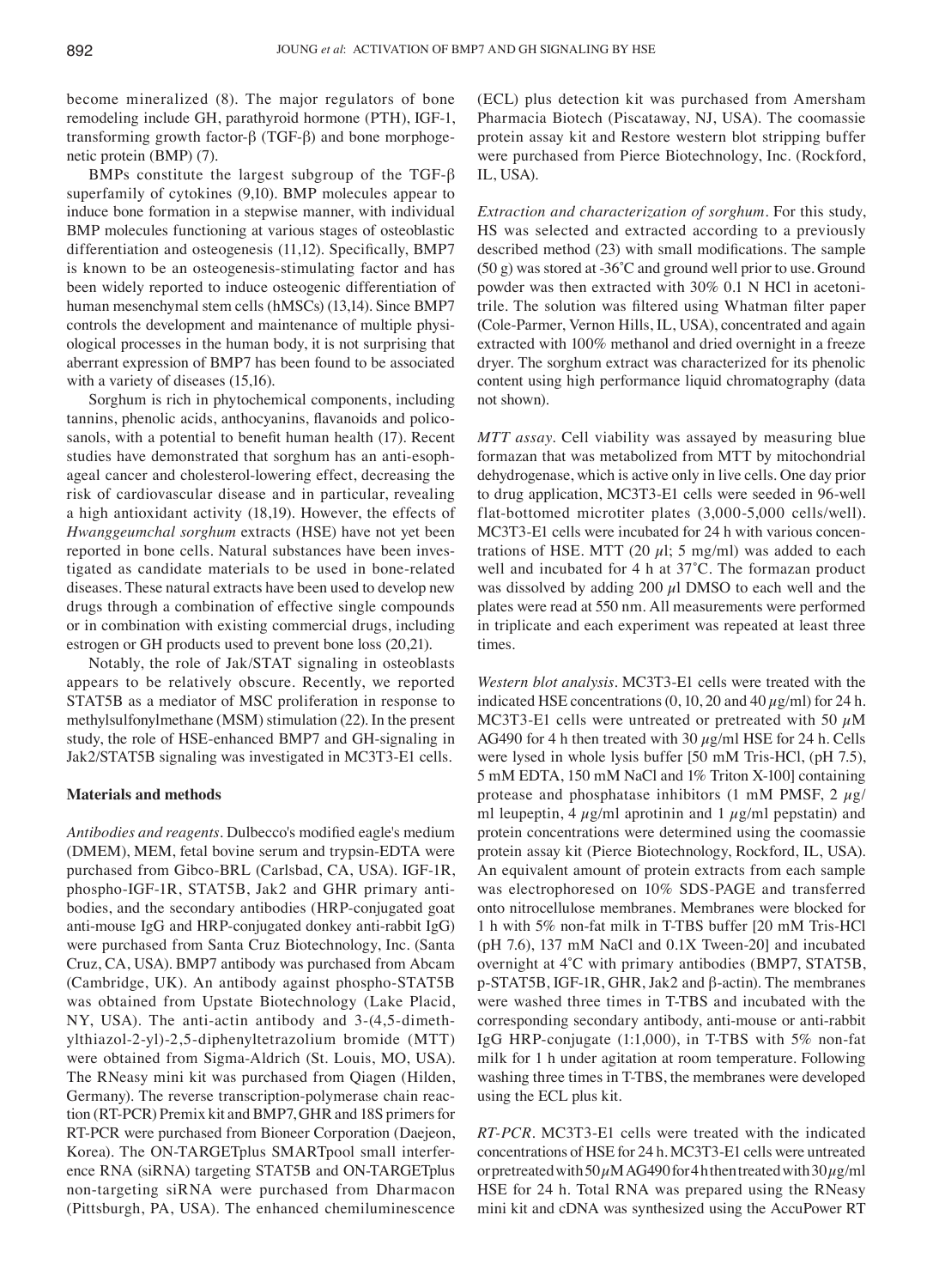PreMix kit (Bioneer Corporation) according to the manufacturer's instructions. PCR was performed using aliquots of cDNA to detect GHR and BMP7. The PCR primer sequences were as follows: BMP7 sense, 5'-GGCTTCTCCTACCCCTACAA-3' and antisense, 5'-GTGGTTGCTGGTGGCTGTGA-3'; GHR sense, 5'-TTCTAAACAGCAAAGGATTAA-3' and antisense, 5'-CACTGTGAAATTCGGGTT TA-3'; 18S primers: sense, 5'-CGGCTACCACATCCAAGGAA-3' and antisense: 5'-CCGGCG TCCCCTCTTAATC-3'. The PCR was conducted under the following conditions: 30 cycles at 94˚C for 45 sec, 60˚C for 45 sec and 72˚C for 1 min. Following amplification, the PCR products were analyzed on a 1.2% agarose gel and visualized by ethidium bromide staining and ultraviolet irradiation.

*siRNA assay.* MC3T3‑E1 cells were grown to 50% confluence and transfected with ON-TARGETplus SMARTpool siRNA targeting STAT5B or ON-TARGETplus non-targeting siRNA using FuGene 6 (Roche, Basel, Switzerland), according to the manufacturer's instructions. Following transfection (48 h), cells were cultured in serum-free medium for 24 h and then exposed to 30  $\mu$ g/ml HSE for 24 h. STAT5B, p-STAT5B, BMP7 and IGF-1R expression levels were detected using western blot analysis.

*Statistical analysis.* Data are presented as the mean ± SEM. Statistical analysis was performed using the student's t-test or one-way analysis of variance (ANOVA) test of the SAS program. These were compared by ANOVA followed by Duncan's multiple range test. P<0.05 was considered to indicate a statistically significant difference.

#### **Results**

*HSE cytotoxicity of osteoblast‑like cells.* To determine the suitability of HSE as an osteoblast growth supporting agent, cytotoxicity of HSE in osteoblast-like cells was examined. MC3T3-E1 cells were treated with increasing concentrations of HSE  $(0, 10, 20$  and  $40 \mu g/ml$  for 24 h and the impact of HSE in MC3T3-E1 cell proliferation was assayed using the MTT assay. No notable cytotoxicity was observed when the cells were exposed to up to 40  $\mu$ g/ml for 24 h (Fig. 1). Thus, HSE was used at a concentration of 30  $\mu$ g/ml for subsequent experiments.

*HSE increases GH signaling‑related protein expression in osteoblast‑like cells.* The expression levels of various proteins involved in GH signaling were assessed by western blot analysis. GH initiates signals by binding to the GHR to activate tyrosine kinase, Jak2 and downstream pathways, including STAT5B, thereby regulating the expression of genes, including IGF-1. GH exerts effects directly and via IGF-1, which signals by activating the IGF-1R. We hypothesized that HSE increases the expression of BMP7, STAT5B, p-STAT5B, IGF-1R, GHR and Jak2 in osteobast-like cells. As demonstrated in Fig. 2A, HSE treatment increased expression of BMP7, IGF-1R, STAT5B, Jak2 and p-STAT5B in MC3T3-E1 in a dose-dependent manner. These observations indicate that HSE functions via the Jak2/ STAT5B signaling pathway in MSCs. Next, Jak2 was inhibited using AG490, which led to a blockade of HSE-induced BMP7



Figure 1. Effects of HSE on viability in MC3T3-E1 cells. MC3T3-E1 cells were cultured in 96-well dishes for 24 h and then treated with the indicated concentrations of HSE for 24 h. Following incubation, cell viability was evaluated using the MTT assay. Data presented are representative of three independent experiments. HSE, *Hwanggeumchal sorghum* extracts; MTT, 3-(4,5-dimethylthiazol-2-yl)-2-5-diphenyltetrazolium bromide.



Figure 2. Effects of HSE on the expression of GH signaling-related proteins in MC3T3-E1 cells. (A) MC3T3-E1 cells were treated with increasing concentrations of HSE for 24 h. (B) Cells were left untreated or pretreated with 50  $\mu$ M AG490 for 4 h then treated with HSE for 24 h. Protein extracts (20  $\mu$ g) were separated by 10% SDS-PAGE and western blot analysis was performed. β-actin was used as a protein loading control. (C) The relative levels of BMP7, GHR and Jak2 protein were determined using densitometric analysis and normalized against β-actin. This image is representative of three independent experiments. ( \*\*P<0.01, \*\*\*P<0.001, vs. actin). HSE, *Hwanggeumchal sorghum* extracts; GH, growth hormone; BMP7, bone morphogenetic protein 7; IGF, insulin-like growth factor; GHR, growth hormone receptor; Jak2, Janus kinase 2.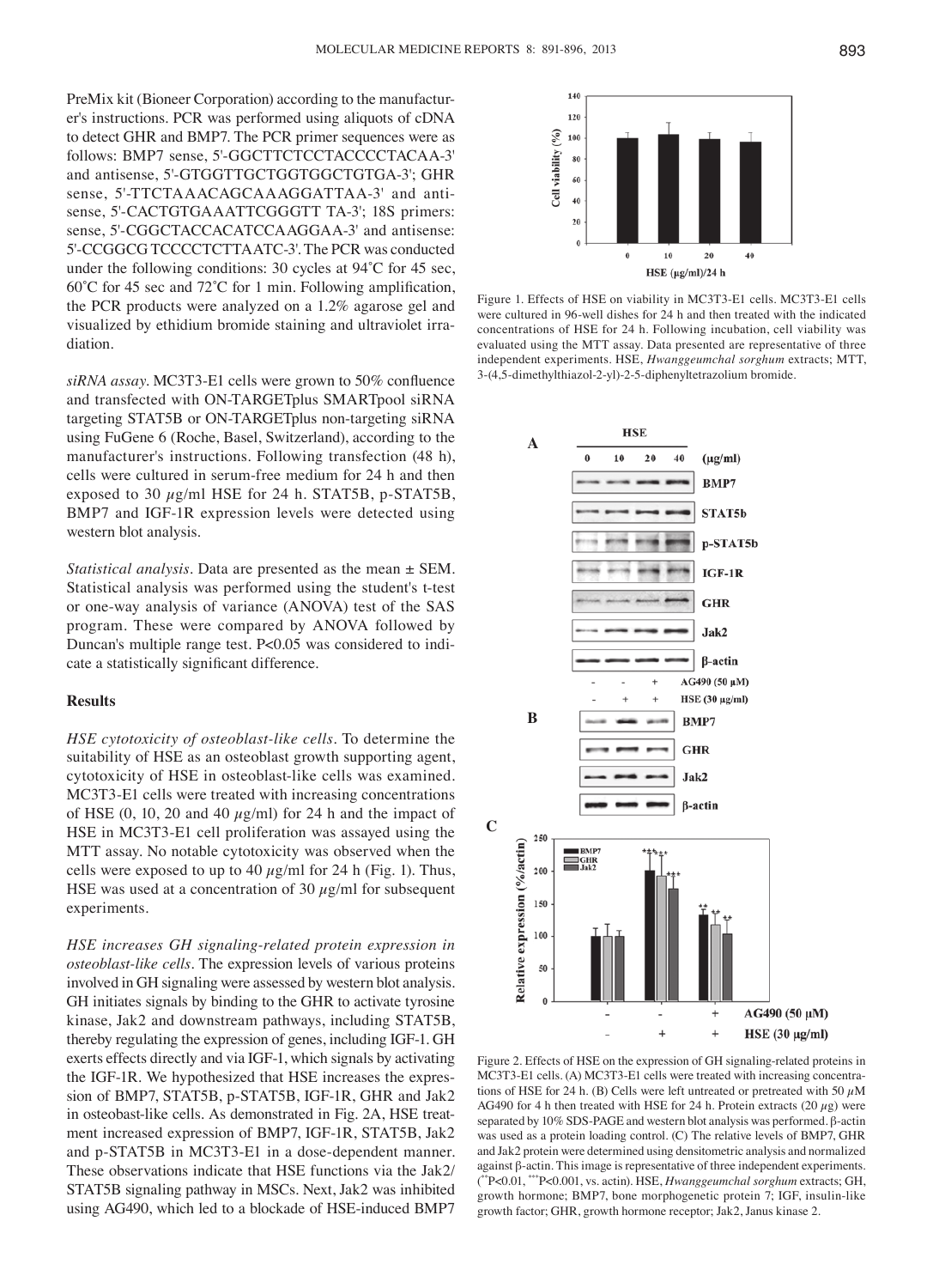and GHR protein expression. HSE-induced BMP7 and GHR protein expression was inhibited by AG490 (Fig. 2B). The relative expression density of protein with respect to actin provided a clear view on the effect of HSE on MC3T3-E1 cells at AG490 (Fig. 2C). These results indicate that HSE-induced signaling is similar to GH signaling via the Jak2/STAT5 pathway.

*HSE‑induced BMP7 and GHR expression involves Jak2.*  Next, the role of Jak2 in the enhanced expression of BMP7 and GHR upon HSE treatment was studied using the commercial Jak2 inhibitor, AG490. As demonstrated in Fig. 3A, HSE upregulated BMP7 and GHR mRNA expression in a dose-dependent manner. The relative expression density of mRNA with respect to 18S revealed the effect of HSE on MC3T3-E1 cells at various concentration levels (Fig. 3B). The involvement of Jak2 in this augmented expression was analyzed by inhibition of Jak2 using AG490. This inhibition led to a reduction of HSE-induced BMP7 and GHR mRNA expression (Fig. 3C). The relative expression with respect to 18S revealed a statistically significant repression in the expression of BMP7 and GHR (Fig. 3D). These results demonstrate that HSE-induced BMP7 and GHR expression increases via Jak2.

*HSE‑induced BMP7 and GH signaling requires STAT5B activation in MC3T3‑E1 cells.* To investigate whether STAT5B is involved in the effects of HSE on GH signaling, a siRNA strategy was used. MC3T3-E1 cells were transfected with specific STAT5B siRNA and then exposed to HSE treatment. STAT5B knockdown decreased the basal levels of STAT5B protein expression. Knockdown of STAT5B also inhibited HSE-induced p-STAT5B, BMP7 and IGF-1R expression levels in MC3T3-E1 cells (Fig. 4A). Relative protein expression levels with respect to actin were analyzed to determine the effect of STAT5B in enhanced expression of proteins by HSE (Fig. 4B). These results demonstrated that STAT5B played an essential role in GH signaling activation in MC3T3-E1 cells.

#### **Discussion**

GH is a potent regulator of bone formation (1). In addition, growth factors, including BMPs, play a key role in bone regeneration through growth and differentiation, whether secreted locally or used as stimulators (11,24). Unlike the BMP-induced osteo-inductive Smad pathway, Jak/STAT signaling is frequently associated with proliferation and migration of numerous primary cell lineages (25). In a recent study, we reported that STAT5B is involved in MSM-induced osteoblastic differentiation of MSCs and plays an essential role in MSM-induced GH signaling of C3H10T1/2 cells (22).

The present study was designed to examine the involvement of Jak2/STAT5B signaling in MC3T3-E1 cells following their treatment with HSE. Analysis of cell proliferation using the MTT method was performed with HSE at 10, 20 and 40  $\mu$ g/ml. As demonstrated in Fig. 1, there was no significant difference in the OD values in MC3T3-E1 cells. This observation indicated that there is no notable proliferation inhibition associated with HSE treatment in osteoblast cells. Our next aim was to investigate the effects of HSE on the Jak/STAT pathway by analyzing the expression of BMP7 and GHR in osteoblast-like cells. HSE increased the expression of GH signaling-related proteins, including STAT5B, p-STAT5B, IGF-1R, GHR and Jak2, in MC3T3-E1 cells (Fig. 2A).

Osteoblasts produce a range of growth factors under a variety of stimuli, including IGF, platelet-derived growth factor, TGF- $\beta$  and BMP (26-29). BMP7 is an important inducer of bone formation *in vivo* and *in vitro*. The ability of recombinant human BMP7 to induce large volumes of bone makes it an ideal candidate for treating delayed unions and non-unions (30). In the present study, treatment with HSE was found to dependently induce the expression of BMP7 in MC3T3-E1 cells (Figs. 2A and 3A). In addition, inhibition of Jak2 led to suppression of BMP7 expression at the transcriptional and translational levels, indicating the importance of Jak2 in the enhanced expression of BMP7 upon HSE treatment (Figs. 2B and 3B). These results demonstrate that HSE has the ability to maintain bone homeostasis via enhanced expression of BMP7.

Osteoblasts express GHR (31,32) and transmembrane GHR levels are extremely important for GH signaling (33). In general, the expression levels of GHR are regulated and fine tuned through the IGF-1 and IGF binding protein level. Levels of GHR are important in the autocrine loop of GH/IGF-1 and other factors modulating the effect of GH in osteoblasts. In our previous study, HSE was found to dose dependently enhance the expression of GHR in MC3T3-E1 cells. Inhibition of Jak2 and STAT5B revealed a marked decrease in GHR levels, demonstrating the significance of the Jak2/STAT5B signaling axis in the modulation of GHR expression. It is already known that IGF-1R is a necessary factor for maintaining GH-stimulated IGF-1 and IGFBP-3 expression (31). GH induces a GHR-Jak2-IGF-1R complex, indicative of a novel function for IGF-1R (2). In the present study, expression of IGF-1R was also found to increase with HSE treatment (Fig. 2A) and this increase was mediated through STAT5B (Fig. 4). Therefore, we hypothesize that, HSE increases GHR signaling by enhancing the expression of IGF-1R via STAT5B in MC3T3-E1 cells.

GH signals through membrane-associated GHR, which results in the activation of receptor-associated Jaks. Jak2 activation results in the engagement of several intracellular signaling pathways, including STAT-1, -3 and -5 (34-36). The role of Jak2 in osteoblastic cells is well studied. In a recent study, we reported that inhibition of Jak2 results in the inhibition of GH mediated osteoblast differentiation (22), providing an insight to the role of Jak2 in osteoblastic cell lines. In the present study, the elevation of Jak2 levels using HSE revealed a simultaneous elevation in BMP7 and GHR levels. However, the inhibition of Jak2, suppressed the expression of BMP7 as well as GHR levels (Figs. 2B and 3C). The relative expression levels of these proteins revealed a statistically significant decline in the expression of BMP7 and GHR in Jak2 inhibited samples (Figs. 2C and 3D). This confirmed the role of Jak2 in the enhanced expression of BMP7 and GHR in HSE treatment.

STAT5B is an important member of the STAT family for osteoblast proliferation and differentiation (22), owing to GH signaling primarily through the STAT5B/IGF-1R axis (5).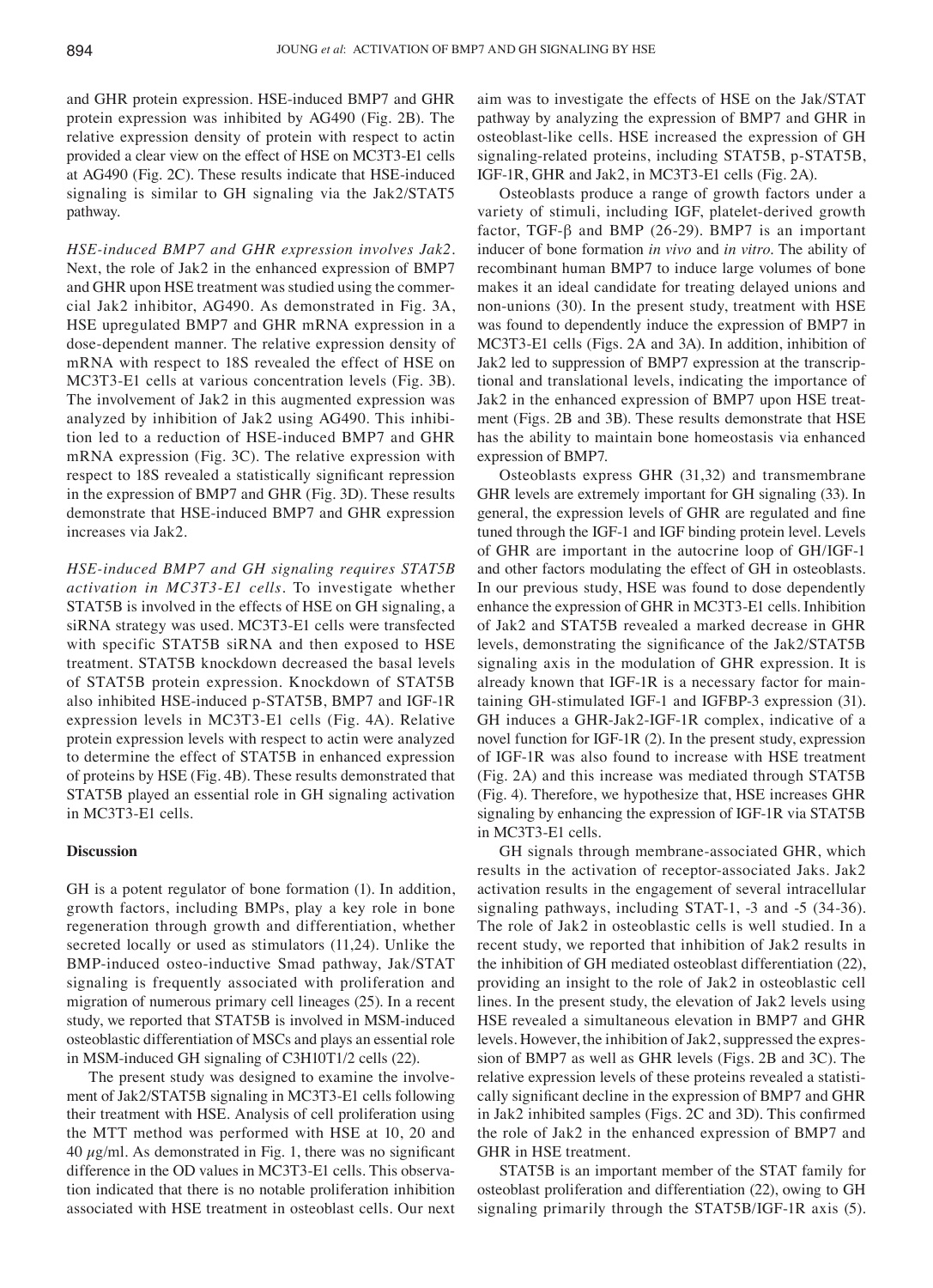![](_page_4_Figure_1.jpeg)

Figure 3. HSE activates the expression of GH signaling-related mRNA in MC3T3-E1 cells. Total RNA was isolated from the MC3T3-E1 cells using an RNeasy kit. The cDNA was amplified using specific primers for BMP7, GHR or 18S, 18S was used as a loading control. (A) MC3T3-E1 cells were treated with the indicated concentrations of HSE for 24 h. (B) The relative levels of BMP7 and GHR mRNA were determined using densitometric analysis and normalized against 18S. (C) MC3T3-E1 cells were left untreated or pretreated with 50  $\mu$ M AG490 for 4 h then treated with HSE for 24 h. (D) The relative levels of BMP7 and GHR mRNA were determined using densitometric analysis and normalize \*\*P<0.001, vs 18S). HSE, Hwanggeumchal sorghum extracts; GH, growth hormone; BMP7, bone morphogenetic protein 7; GHR, growth hormone receptor.

![](_page_4_Figure_3.jpeg)

Figure 4. HSE-enhanced BMP7 and GH signaling requires STAT5B activation in MC3T3-E1 cells. (A) MC3T3-E1 cells were transfected with siRNA targeting STAT5B or non-targeting siRNA for 48 h, cells were cultured with serum free medium for 24 h and then cultured with 30  $\mu$ g/ml HSE for 24 h. Protein extracts (20  $\mu$ g) were separated by 10% SDS-PAGE and western blot analysis was performed. β-actin was used as a protein loading control. (B) The relative levels of STAT5B, p-STAT5B, BMP7 and IGF-1R protein were determined using densitometric analysis and normalized against β-actin. Data presented are representative of three independent experiments. (\*\*P<0.01, \*\*\*P<0.001, vs. β-actin). HSE, *Hwanggeumchal sorghum* extracts; GH, growth hormone; BMP7, bone morphogenetic protein 7; STAT5B, signal transducers and activators of transcription 5B; IGF, insulin-like growth factor; GHR, growth hormone receptor; IGF-1R, insulin-like growth receptor-1.

This signaling axis has its own importance in osteoblasts, as it modulates the expression of IGF-1, which is the most important autocrine factor in osteoblasts. In addition to the role of STAT5B in the regulation of IGF-1 levels, we found that abolition of STAT5B by specific siRNA, significantly decreases HSE-induced BMP7 and IGF-1R expression in osteoblast-like cells, indicating that the STAT5B signaling pathway functions as a positive modulator of HSE-induced signaling and enhanced expression of BMP7 and GHR (Figs. 2B and 3A).

We hypothesize that HSE signals in osteoblast-like cells through the Jak2/STAT5B axis, similar to GH. In the present study, the ability of HSE to modulate the Jak2/STAT5B